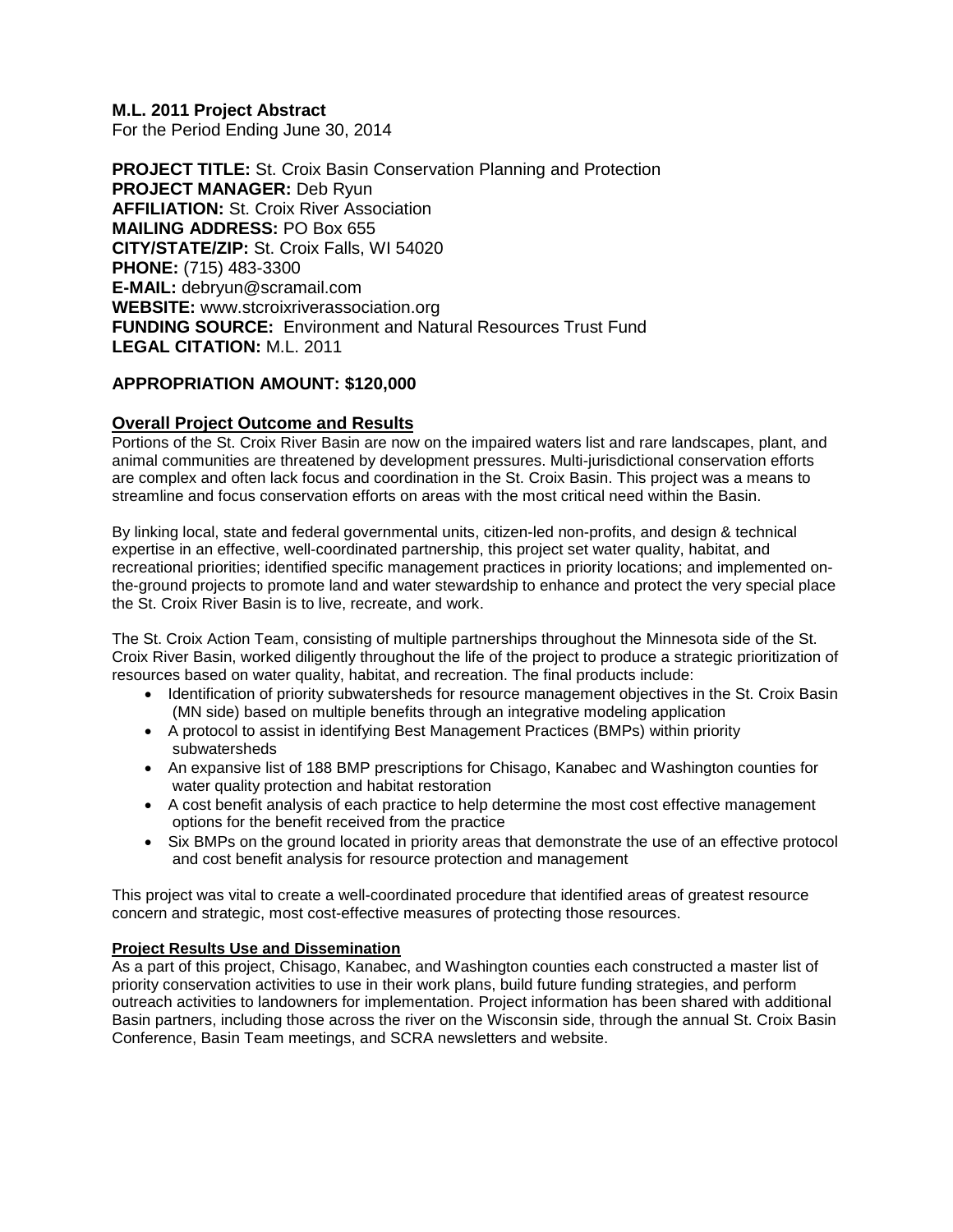

# **Environment and Natural Resources Trust Fund (ENRTF) M.L. 2011 Work Plan Final Report**

| <b>Project Completion Date:</b> | 6/30/2014           | Is this an amendment request? Yes |
|---------------------------------|---------------------|-----------------------------------|
| Date of Work Plan Approval:     |                     |                                   |
| Date of Next Status Update:     | <b>Final Report</b> |                                   |
| Date of Status Update:          | 8/20/2014           |                                   |
|                                 |                     |                                   |

**Project Title: St. Croix Basin Conservation Planning and Protection Project Manager:** Deb Ryun **Affiliation:** St. Croix River Association

**Address:** PO Box 655

**City:** St. Croix Falls **State:** MN **Zipcode:** 54024

**Telephone Number:** (715) 483-3300

**Email Address:** debryun@scramail.com

**Web Address:** www.stcroixriverassociation.org

#### **Location:**

**Counties Impacted:** Carlton, Chisago, Kanabec, Pine, Washington

**Ecological Section Impacted:** Lake Agassiz Aspen Parklands (223N), Minnesota and Northeast Iowa Morainal (222M), North Central Glaciated Plains (251B), Northern Minnesota and Ontario Peatlands (212M), Northern Minnesota Drift and lake Plains (212N), Northern Superior Uplands (212L), Paleozoic Plateau (222L), Red River Valley (251A), Southern Superior Uplands (212J), Western Superior Uplands (212K)

| <b>Total ENRTF Project Budget:</b> | <b>ENRTF Appropriation \$:</b> | \$120,000    |
|------------------------------------|--------------------------------|--------------|
|                                    | <b>Amount Spent \$:</b>        | \$118,300.45 |
|                                    | <b>Balance \$:</b>             | \$1,699.55   |

**Legal Citation:** M.L. 2011, First Special Session, Chp. 2, Art.3, Sec. 2, Subd. 03o

#### **Appropriation Language:**

Appropriation Language for "Saint Croix Basin Conservation Planning and Protection", \$120,000; \$60,000 the first year and \$60,000 the second year are from the trust fund to the commissioner of natural resources for an agreement with the St. Croix River Association to develop an interagency plan to identify and prioritize critical areas for project implementation to improve watershed health. This appropriation must be matched by \$120,000 of nonstate cash or qualifying in-kind funds. Up to \$10,000 may be retained by the Department of Natural Resources at the request of the St. Croix River Association to provide technical and mapping assistance. This appropriation is available until June 30, 2014, by which time the project must be completed and final products delivered. NOTE: No funds will be provided to the DNR.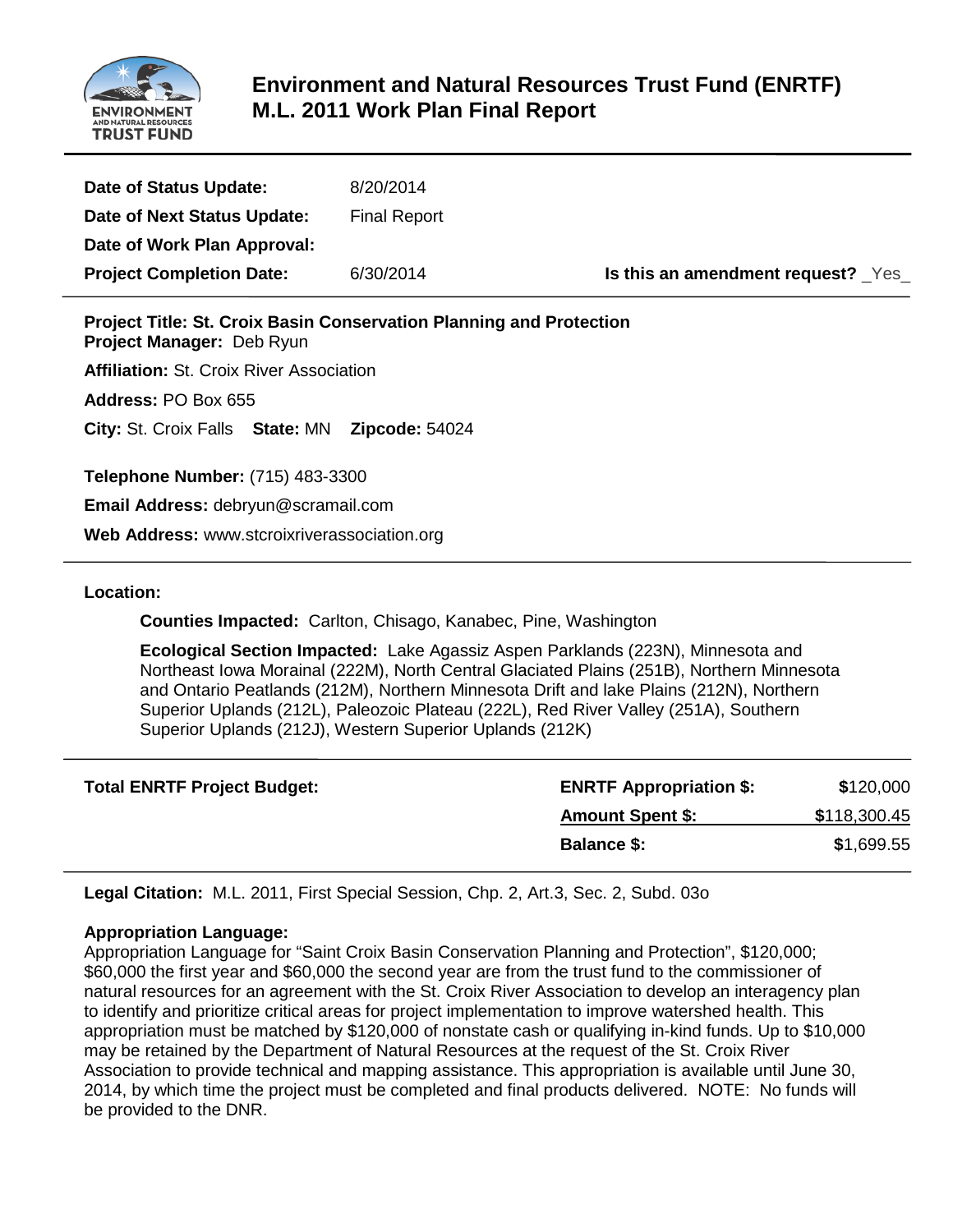# **I. PROJECT TITLE:** Saint Croix Basin Conservation Planning and Protection

# **II. FINAL PROJECT STATEMENT:**

**Legal Citation:** Appropriation Language for "Saint Croix Basin Conservation Planning and Protection", \$120,000; \$60,000 the first year and \$60,000 the second year are from the trust fund to the commissioner of natural resources for an agreement with the St. Croix River Association to develop an interagency plan to identify and prioritize critical areas for project implementation to improve watershed health. This appropriation must be matched by \$120,000 of nonstate cash or qualifying in-kind funds.

Portions of the St. Croix River Basin are now on the impaired waters list; rare landscapes, plant and animal communities are threatened by development pressures. Multi-jurisdictional conservation efforts are complex, lack focus and coordination in the St. Croix Basin. If current Basin trends continue, the quality of our own wild and scenic St. Croix River will continue to decline.

**Need:** A means to stream-line and focus conservation efforts on areas with the most critical need in the Basin is vital for governmental units and citizens to change this course**.** This includes addressing existing problem areas, preventing new ones, and creating a culture of stewardship in the entire Basin.

**Short Project Description:** This project links local, state, and federal governmental units, citizen–led non-profits, and design & technical expertise in an effective, well-coordinated partnership to set priorities, implement targeted on-the-ground projects, protect wildlife habitat, and promote land and water stewardship to enhance and protect the very special place the Saint Croix River Basin is to live, recreate, and work. This project will enhance efficiencies and improve environmental outcomes. The project will synchronize with the "Linking Sustainable Forestry with Water Quality in the Upper St. Croix Basin" project to ensure all major land cover types and land uses (e.g. forestry, agriculture, and urban) in the Basin are effectively integrated into prioritized management, protection, and restoration efforts.

# **Outcomes Activity 1:**

- **Master list** of basin conservation strategies that reflects an effective and practical approach to protecting the St. Croix
- **A team committed to implementation** of conservation priorities
- **Prioritization criteria** to guide Activity 2
- **Task and assignments** for efficient and coordinated implementation by all players

#### **Outcomes Activity 2:**

- A basin to site **Prioritization Protocol** identifying the best returns for investment
- **8 to 10 Priority Minor Watershed Conservation Areas** identified
- **3 to 5 Subwatershed Assessments** that identify the most cost-effective projects with the highest conservation value
- **30 to 50 Priority Actions**
- Installation of **7 practices on the ground** using ENRTF and matching funds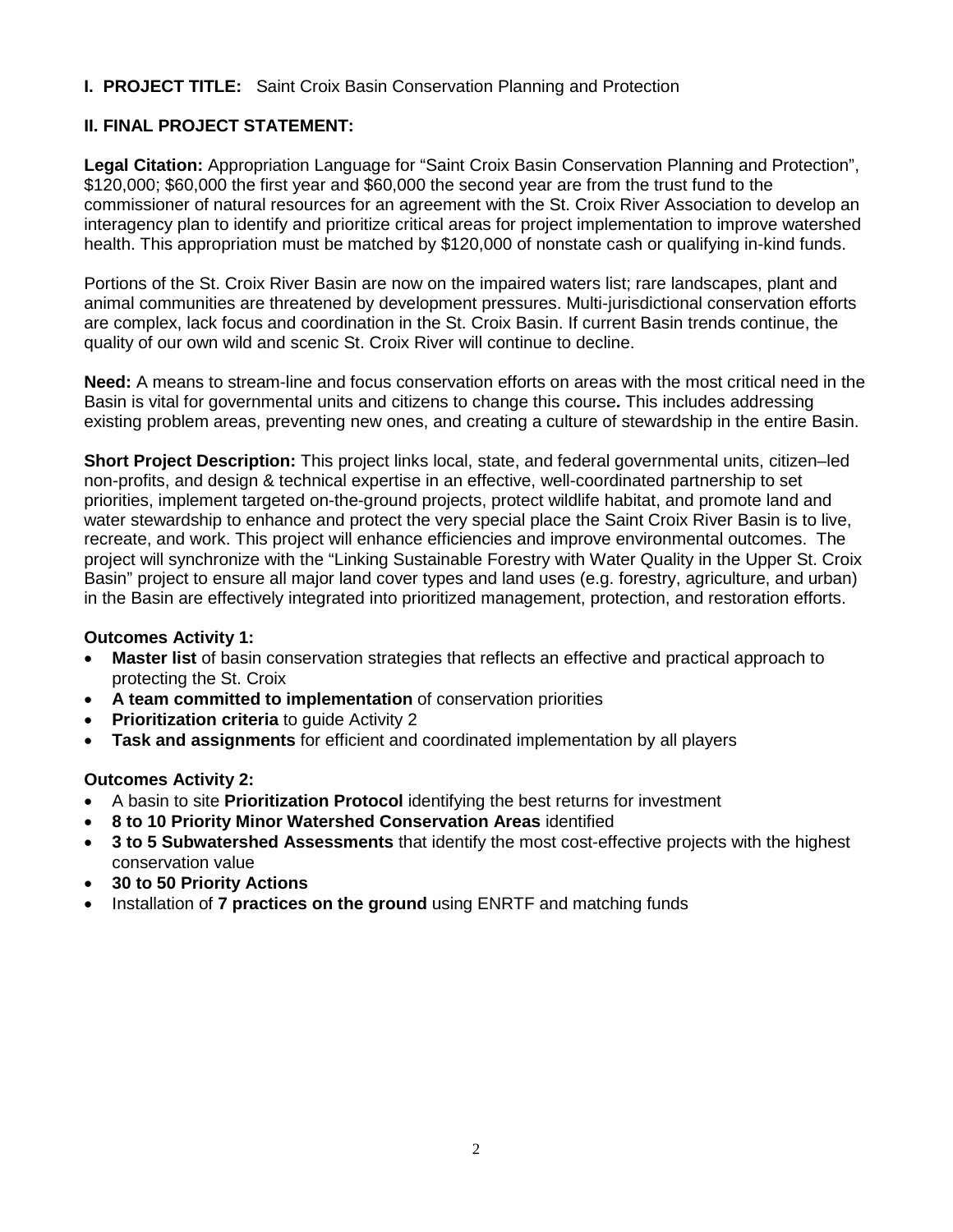# **Overall Project Outcome and Results**

Portions of the St. Croix River Basin are now on the impaired waters list and rare landscapes, plant, and animal communities are threatened by development pressures. Multi-jurisdictional conservation efforts are complex and often lack focus and coordination in the St. Croix Basin. This project was a means to streamline and focus conservation efforts on areas with the most critical need within the Basin.

By linking local, state and federal governmental units, citizen-led non-profits, and design & technical expertise in an effective, well-coordinated partnership, this project set water quality, habitat, and recreational priorities; identified specific management practices in priority locations; and implemented on-the-ground projects to promote land and water stewardship to enhance and protect the very special place the St. Croix River Basin is to live, recreate, and work.

The St. Croix Action Team, consisting of multiple partnerships throughout the Minnesota side of the St. Croix River Basin, worked diligently throughout the life of the project to produce a strategic prioritization of resources based on water quality, habitat, and recreation. The final products include:

- Identification of priority subwatersheds for resource management objectives in the St. Croix Basin (MN side) based on multiple benefits through an integrative modeling application
- A protocol to assist in identifying Best Management Practices (BMPs) within priority subwatersheds
- An expansive list of 188 BMP prescriptions for Chisago, Kanabec and Washington counties for water quality protection and habitat restoration
- A cost benefit analysis of each practice to help determine the most cost effective management options for the benefit received from the practice
- Six BMPs on the ground located in priority areas that demonstrate the use of an effective protocol and cost benefit analysis for resource protection and management

This project was vital to create a well-coordinated procedure that identified areas of greatest resource concern and strategic, most cost-effective measures of protecting those resources.

# **Project Results Use and Dissemination**

As a part of this project, Chisago, Kanabec, and Washington counties each constructed a master list of priority conservation activities to use in their work plans, build future funding strategies, and perform outreach activities to landowners for implementation. Project information has been shared with additional Basin partners, including those across the river on the Wisconsin side, through the annual St. Croix Basin Conference, Basin Team meetings, and SCRA newsletters and website.

# **III. PROJECT STATUS UPDATES:**

Project Status updates will be provided in accordance with the schedule below:

# **Project Status as of: July 1, 2012**

To date, most of the project work has been focused on the identification and the organization of the St. Croix Action Team (SCAT) and the beginning of prioritization protocol criteria. Existing prioritization protocols have been researched and compiled. The SCAT has been actively engaged in prioritization criteria discussions.

# **Project Status as of: January 1, 2013**

The St. Croix Action Team has met several times to provide input to the prioritization protocol process. The team has been broken down into three sub groups: water, habitat and recreation. Each subgroup has met independently to discuss priorities in each area. Updates and feedback occur on a monthly basis during St. Croix Basin Team meetings. Coordination with additional project partners continues.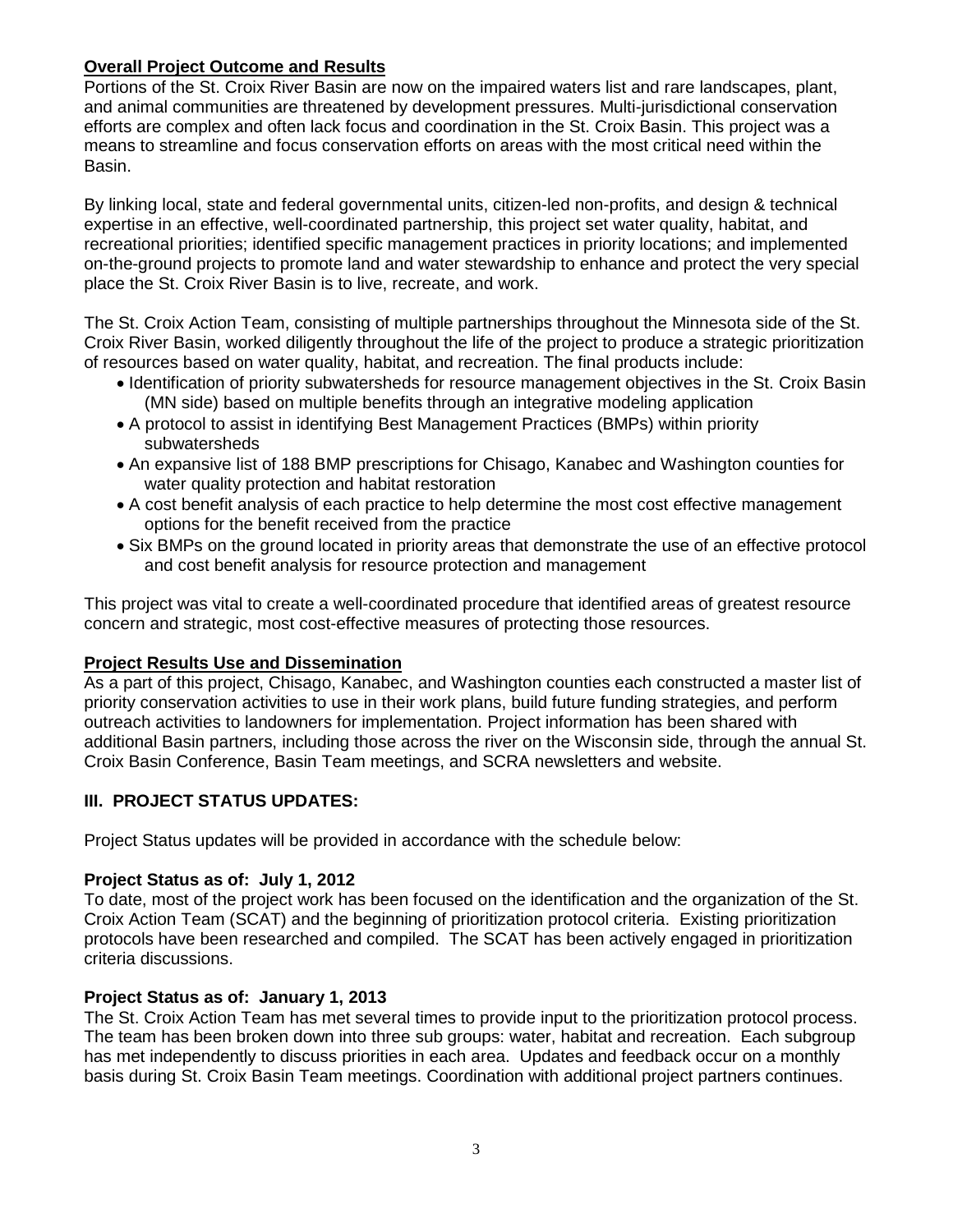Existing prioritization models have been compiled, combined and processed in GIS to use in identifying priority areas. A cost benefit analysis template has begun to be constructed.

# **Amendment request (02/18/2013):**

### Activity 1:

Activity 1 work was able to be performed with fewer resources than originally requested. We are requesting to move the remaining balance from Activity 1 Chisago County Soil and Water Conservation District Manager/Technician Salary (\$2,000) to Activity 2.

### Activity 2:

During the course of the SCAT meetings, it was discovered that The Nature Conservancy (TNC) has been working on an aquatic and terrestrial habitat model for the Snake River Watershed. As an active supporter of the St. Croix Basin Conservation Planning and Protection project, the TNC expanded their habitat model beyond the Snake River Watershed to help meet the needs of this project. All their work has been performed in-kind, allowing for a significant shift in the budget for Activity 2.

The original goal of the project was to reach further out into the basin to identify field scale practices and for implementation, but due to budget constraints this activity was limited to Chisago and Washington Counties. With a shift in the Activity 2 budget, the project can spread further north into Kanabec County for the practice identification and implementation component.

Good working relationships were already in place with Kanabec County Soil and Water District and given time constraints of the project it was most feasible to expand the field work into Kanabec County. Expansion into Pine County remains possible, but project budget and staff resources for Pine County may be a limiting factor. Initial model results show that Kanabec County may have more priority areas than Pine County for implementation due to more areas with agricultural pressures.

We are requesting to decrease Washington County Conservation District and Chisago County Soil and Water Conservation District budgets for Activity 2 and to add Kanabec County Soil and Water Conservation District as a St. Croix River Association Subcontractor for Activity 2. Kanabec County SWCD's budget for Activity 2 will not exceed \$20,000. Budget changes are further detailed in Attachment A.

Amendment approved by LCCMR on March 8, 2013

# **Project Status as of: July 1, 2013 general overview update**

In early March the SCAT team met to review parameters and priorities for prioritization protocol. A survey of the group was given to help collect and distill priorities amongst the various water quality, habitat and recreational groups. Results were used to help weight the model for the protocol.

Habitat, water quality and recreational models have all been completed. The MN DNR used Zonation software to combine all models into a single prioritization model. Priority subwatersheds within Washington, Chisago and Kanabec counties have been identified and a protocol has been written to identify best management practices (BMPs) within each priority area. Maps have been provided for each county and field training has been conducted for staff to begin BMP identification in the field.

Cost benefit tables for BMPs continue to be constructed.

# **Project Status as of: January 1, 2014**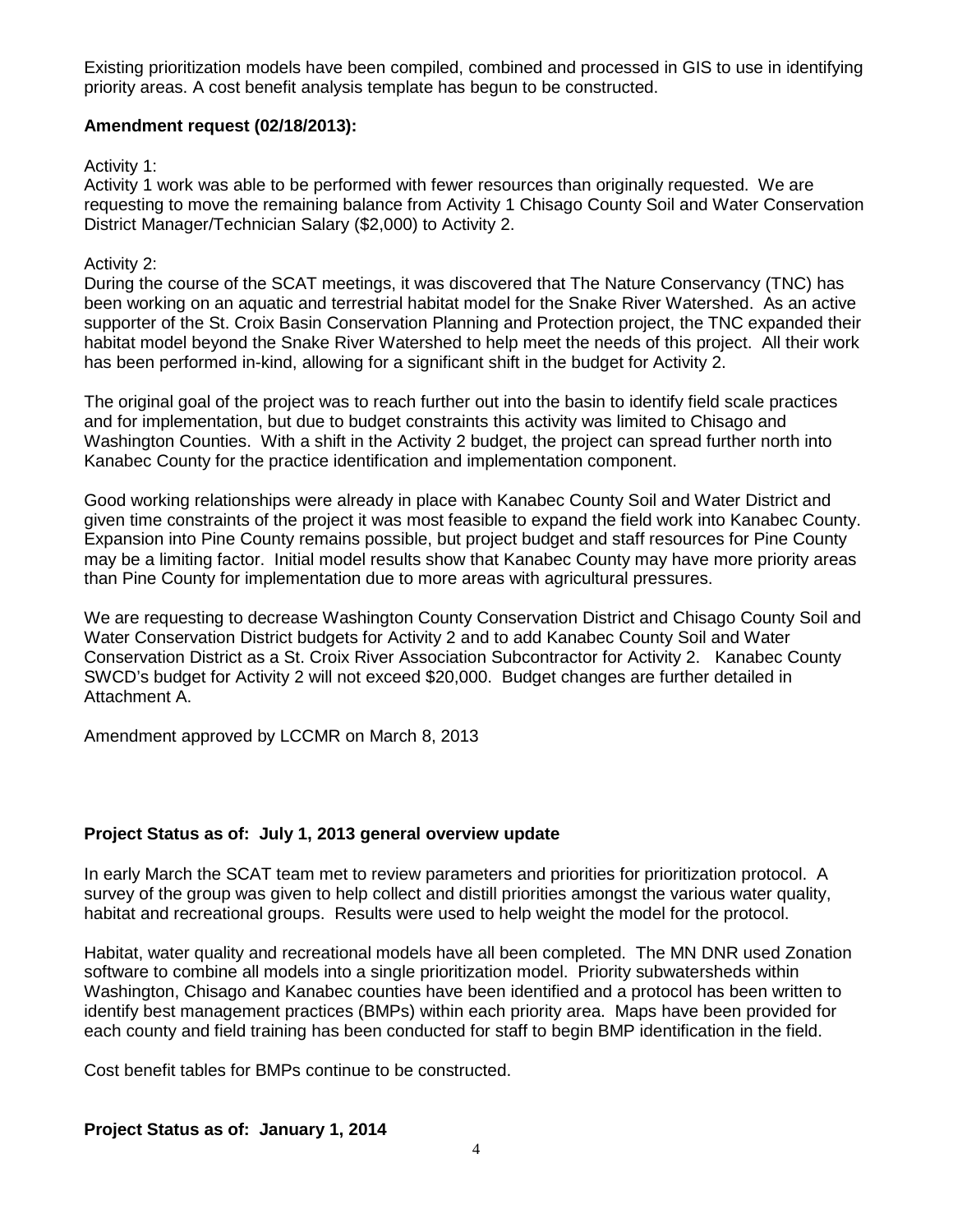In early September members of the St. Croix Action Team met to discuss the priority model results and to determine additional uses of the model, specifically how to incorporate it into resource management work being conducted by other partners within the basin.

Chisago Soil and Water Conservation District and Washington Conservation District have both completed field work within identified priority subwatersheds in their counties. Kanabec County Soil and Water Conservation District has begun field work, to be completed in early spring 2014. Field work consists of prescribing Best Management Practices (BMPs) within each priority subwatershed.

Washington Conservation District has completed the water quality component of the cost-benefit analysis tables. The habitat and recreation components continue to be researched and developed.

# **Final Report Summary: July 1, 2014**

The St. Croix Action Team, consisting of multiple partnerships throughout the Minnesota side of the St. Croix River basin, worked diligently throughout the life of the project to produce a strategic prioritization of resources based on water quality, habitat and recreation. The final products include

- Maps of priority locations for resource management objectives in the St. Croix Basin (MN side) based on multiple benefits
- A protocol to assist in identifying BMPs within priority areas
- An expansive list of 188 BMP prescriptions for Chisago, Kanabec and Washington counties
- A cost benefit analysis of each practice to help determine the most cost effective management options for the benefit received from the practice
- Six BMPs on the ground located in priority areas that demonstrate the use of an effective protocol and cost benefit analysis for resource protection and management

# **IV. PROJECT ACTIVITIES AND OUTCOMES:**

# *ACTIVITY 1: Craft a collective, far-reaching conservation strategy for the Basin in the project area.*

Much work has already been completed in the St. Croix Basin. The St. Croix River Association will collect and distill county water plans, Soil and Water Conservation District comprehensive plans, county water plans, municipal capitol improvement plans, National Park Service plans, DNR regional plan, nonprofit priorities, and others. These players will form the St. Croix Action Team. From all of these plans, **one master list** of priorities will be created.

Building on what we know, the Team will identify strategies needed to prevent and mitigate changes that are likely to degrade land and water resources. Based on these strategies, the Team will develop prioritization matrix to be used in Activity 2 to identify priority actions. The prioritization matrix will develop criteria for multiple landscape types (rural, urban, developing land, forested, agriculture) based on factors such as:

- Environmental Quality: Habitat, Species Diversity, Water Quality
- Economic Impacts: Scenic Value, Tourism/Recreation, Development, Transportation
- Recreational Opportunities
- Implementation Funding from Existing Funding
- Local Support

These criteria will be used to assign task and roles to Team members.

Lead Organization: St. Croix River Association (SCRA) Partners: Washington Conservation District, Chisago County Soil and Water Conservation District

# **Summary Budget Information for Activity 1: ENRTF Budget: \$24,000**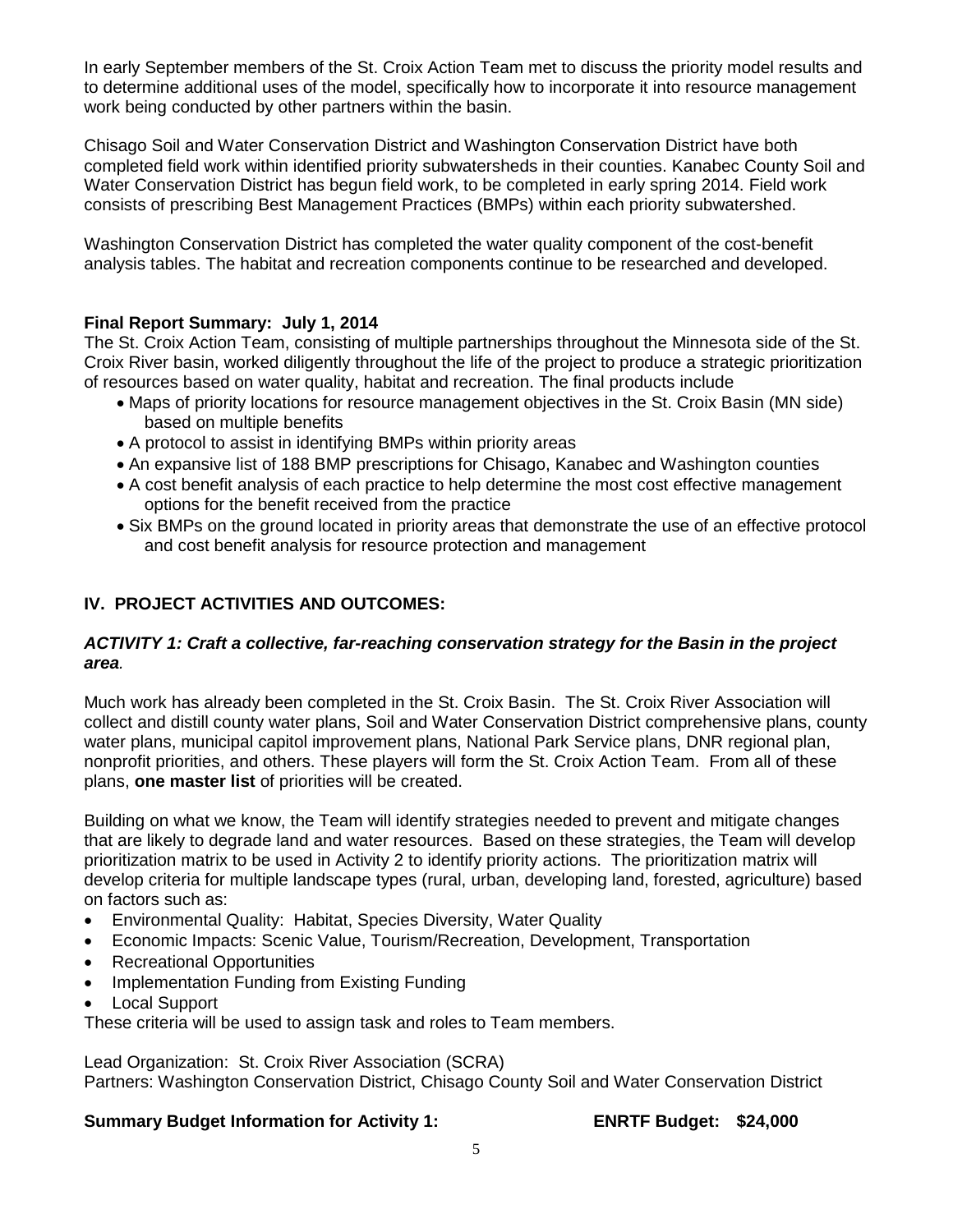#### **Activity 1 Completion Date:**

| <b>Outcome</b> |                                                                                                                                                 | <b>Completion</b> | <b>ENRTF Budget</b> |  |
|----------------|-------------------------------------------------------------------------------------------------------------------------------------------------|-------------------|---------------------|--|
|                | <b>Formation of St. Croix Action Team</b>                                                                                                       | January 2012      | 1,000               |  |
|                | 2. Master list of basin conservation strategies<br>that reflects an integrated, effective and<br>practical approach to protecting the St. Croix | <b>July 2012</b>  | 5,000               |  |
|                | 3. Prioritization criteria based on existing<br>plans and team input                                                                            | <b>July 2012</b>  | 9,000               |  |
|                | 4. Task and role assignments for efficient and<br>coordinated implementation by all players                                                     | September 2012    | 9,000               |  |
|                |                                                                                                                                                 |                   | 24,000              |  |

# **Project Status as of: July 1, 2012**

Members of the St. Croix Advisory Team (SCAT) have been identified and invited to participate in prioritization criteria discussions and development. An initial kickoff meeting for the group was held on May 17<sup>th</sup>, 2012. An introduction to the project and different methods of prioritizing resources were presented and discussed.

Members of the SCAT are from a variety of back grounds and the collective group has broken into three main focus areas and subgroups for further discussion- water (WatSCAT), habitat (HabSCAT) and recreation (RecSCAT). The subgroups will meet individually and then will meet collectively again in the fall of 2012 to finalize the prioritization criteria. The WatSCAT met on June 28<sup>th</sup>, 2012. The other subgroups will meet in July, 2012.

There are many prioritization efforts and models based on habitat and water quality for the St. Croix River Basin. E.g. The Nature Conservancy's Conservation Action Plan, The Lake St. Croix TMDL, BWSR's Ecological Ranking Tools and many county water plans. Recreation and economic models are very limited and present a gap in the prioritization process.

# **Project Status as of: January 1, 2013**

On July 31<sup>st</sup> the HabSCAT and RecSCAT group met to discuss priorities in each emphasis area. The Nature Conservancy has been the main driver in regards to habitat priorities. They have been working to construct the habitat model for the prioritization protocol. The MN DNR and the National Off-Highway Vehicle Conservation Council represented a large component of the RecSCAT group. During the September and October Basin Team Implementation Subcommittee meetings, updates were made on the progress of the protocol development. Project input was solicited at those meetings.

# **Project Status as of: July 1, 2013**

The St. Croix River Association continues to perform overall project coordination including organizing SCAT meetings, trainings and overall project administration. A list of plans and priorities from organizations in the St. Croix Basin was put together. This information was used along with a survey developed by Washington Conservation District to gather information from stakeholders on different priorities to help develop the prioritization models.

On March  $6<sup>th</sup>$ , a collective SCAT meeting was held to update partners on project progress and to give out the survey. The survey was also emailed out to SCAT members who were not present at the meeting. Information from the survey was used to help guide the prioritization model inputs.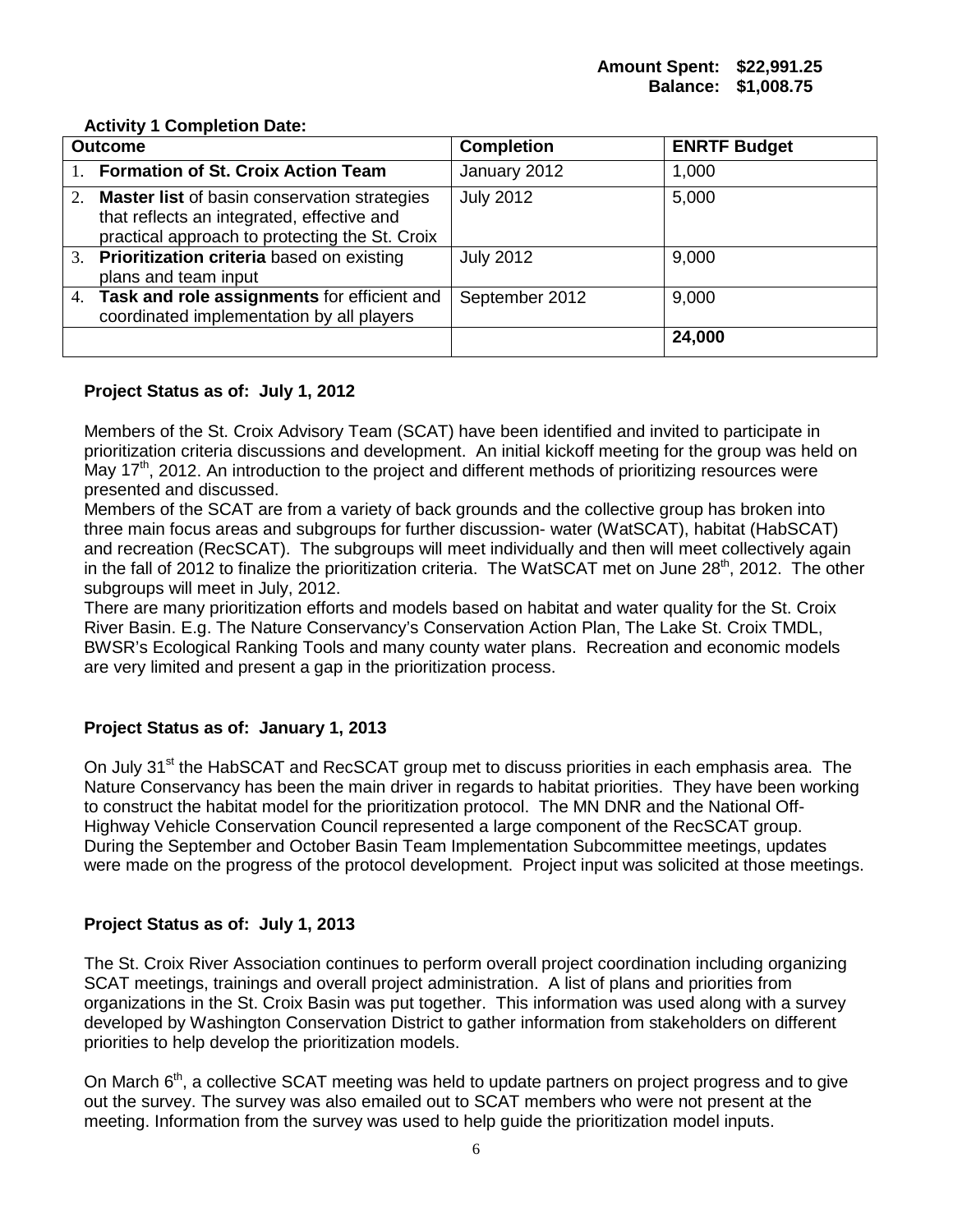# **Project Status as of: January 1, 2014**

The SCRA continues to coordinate overall project organization and reporting. A meeting of the St. Croix Action Team occurred on September  $10<sup>th</sup>$  to discuss prioritization model results and the protocol for the field component of the project. Representatives from the MPCA and TNC specifically discussed the integration of the prioritization model results into the Snake River Watershed Restoration and Protection (WRAP) report that is being written by multiple partners within the Snake River Watershed .It appears that model results from this project fit well with the goals and purpose of the Snake River WRAP report. Plans are currently being made how exactly to use the data in the report.

# **Final Report Summary: July 1, 2014**

### **Formation of St. Croix Action Team:**

The St. Croix Action Team (SCAT) met regularly throughout the project to assist in developing strategies and identifying priorities for the overall project. Subgroups of the SCAT, divided by water quality, habitat and recreation management, convened early on in the project to help set project direction and identify priorities in each benefit area. As priorities were identified the subgroups naturally dissipated, as field work commenced; however the larger SCAT met semi-annually to quarterly to gather updated information and collaborate efforts.

### **Master List of Basin Strategies:**

Planning documents from over 25 different organizations on the Minnesota side of the basin were compiled into a spreadsheet to assist in identifying watershed priorities. (Attachment A) The spreadsheet includes the title of each plan, the organization that is affiliated with the plan, the date it was written and the priorities outlined in the plan for resource protection and management.

#### **Prioritization Criteria:**

A pairwise test was designed to distribute to watershed partners through SCAT to further define Basin priorities. (Attachment B) The test is based on seven different variables ranging from recreation to sediment yield and is designed to assign a value to each variable. Test results were used to develop a master prioritization model and can be found on page 6 in Attachment C.

#### **Task and Role Assignments:**

As the lead project coordinator, the SCRA coordinated each meeting and collected information to disperse to the SCAT. As project activities progressed, roles were more clearly defined. Significant partner roles included: (Specific roles and activities are further detailed in Activity 2)

- a. The Nature Conservancy in developing the terrestrial and aquatic habitat model components.
- b. The MN Department of Natural Resources in compiling multiple benefits into a single model, using Zonation software.
- c. Chisago County Soil and Water Conservation District in using priority models and protocols to determine BMPs in priority areas in Chisago County. Chisago SWCD integrated protocols into implementing cost-share practices for demonstration purposes.
- d. Kanabec County Soil and Water Conservation District in using priority models and protocols to determine BMPs in priority areas in Kanabec County.
- e. Washington County Conservation District in developing prioritization model components, developing the BMP identification protocol and developing a cost benefit analysis procedure.

The activities outlined in Activity 1 were crucial in setting the framework for Activity 2. Defining partner roles and sharing information among project partners was vital in creating a holistic model. Given the variety of priority areas, it was challenging to gather such a variety of professionals in one room for a discussion. Another challenge was agreeing on how to weigh each variable, since priorities for each organization can be drastically different. The pairwise test was an aggregate of all identified priorities and the best attempt at averaging priorities among those involved in the project.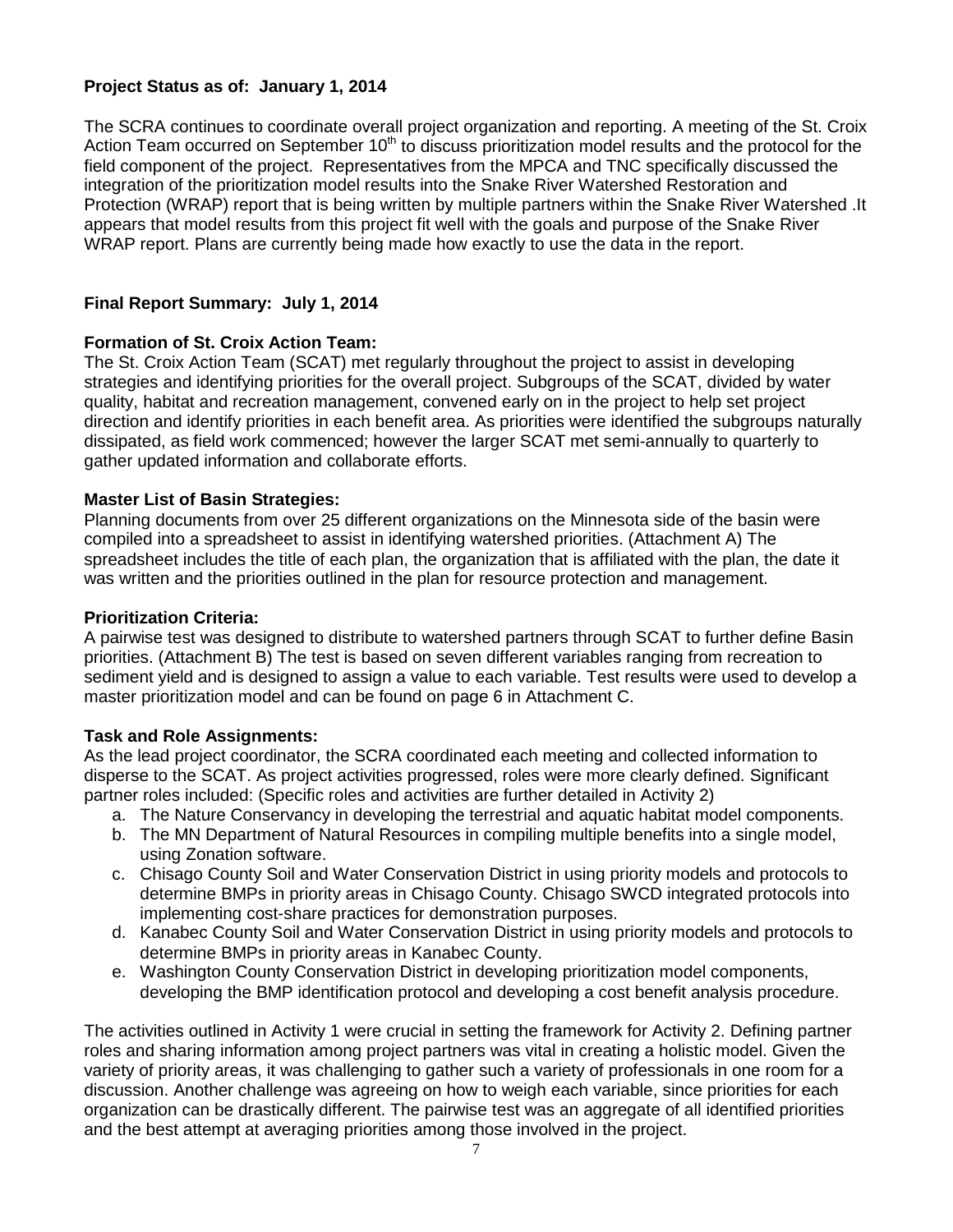### *ACTIVITY 2: Develop a basin to site prioritization protocol, identify priority conservation areas and the priority actions needed, and implement targeted projects to protect and maintain healthy landscapes and watersheds in the Basin.*

This comprehensive, ecosystem approach will integrate water quality, recreation, wildlife, and economic interests and ultimately better leverage the current federal, state, and local resources available to support action on the ground. Furthermore, the multi-scale prioritization protocol will provide critical information for local implementers about where to target education, technical assistance, and incentive programs.

**Prioritization Protocol** will analyze the landscape at multiple scales: *basin, major watershed, minor watershed, subwatershed and site*. Integrated hydrologic and ecologic analysis will indicate where conservation actions will be targeted to have the greatest cumulative impact to protect, improve or restore systems, including: 1) land and habitat; 2) water quality and hydrology; and 3) recreation and scenic.

*Ecologic Models and Water Quality Models*: Models that can effectively and efficiently prioritize land to focus on-the-ground efforts and identify where more detailed evaluations are needed. A variety of models exist to assist with prioritization. This project will overlay and assess the results of water quality models, such as the Soil and Water Assessment Tool (SWAT), with ecological models such as the statewide Ecological Corridors.

**Priority Minor Watershed Conservation Areas:** Using the results of the prioritization protocol approximately 3 to 7 priority conservation areas will be identified. For each area the project will:

- Evaluate what *threats or stressors* are present,
- *Prioritize* where water quality, ecological quality and recreation *systems are most in need of protection or restoration*,
- Create a *list of actions* most likely have a positive influence on the target systems or negative impacts on a non-target system (i.e., a water quality practice may degrade a native plant population), and
- Evaluate the *most appropriate* implementation *funding sources.*

**Subwatershed Assessments:** Approximately 3 to 5 Subwatershed Assessments will be conducted in priority areas. These assessments will identify sites (within parcels) and the best management practices to implement at those sites to realize water quality, ecological health, economic benefits. The results will be shared with officials and the public as educational outreach. These assessments will include detailed natural resource and water quality modeling, a prioritized list of activities and costbenefit analysis of priority conservation actions.

**Priority Actions:** The subwatershed assessments will guide the development of 30 to 50 *priority actions* that will function as a to-do list for project partners in the identified priority areas.

**Implement Projects:** Out of the 30-50 priority projects, 7 will be installed in partnership with landowners, federal agencies, and others using matching funds.

Lead Organizations: Washington Conservation District, Chisago County Soil and Water Conservation District, Kanabec County Soil and Water District Partners: St. Croix River Association (SCRA)

# **Summary Budget Information for Activity 2: ENRTF Budget: \$96,000**

**Amount Spent: \$95,309.20**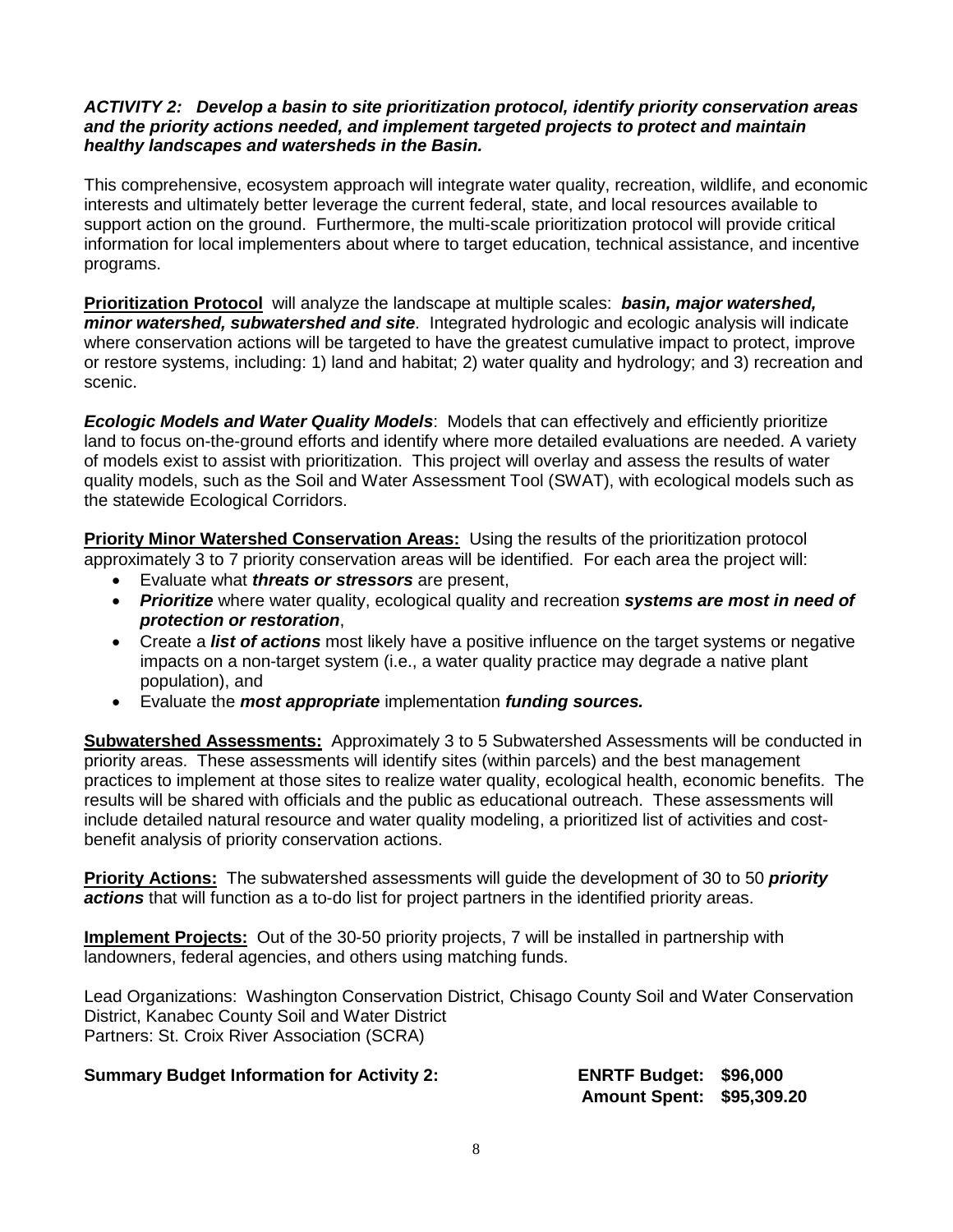# **Activity Completion Date:**

| <b>Outcome</b>                                 | <b>Completion</b> | <b>ENRTF Budget</b> |
|------------------------------------------------|-------------------|---------------------|
| 1. A basin to site Prioritization Protocol     | January 2013      | 10,000              |
| identifying the best returns for investment    |                   |                     |
| 2. 3 to 7 Priority Minor Watershed             | <b>July 2013</b>  | 15,000              |
| <b>Conservation Areas identified</b>           |                   |                     |
| 3. 3 to 5 Subwatershed Assessments that        | May 2014          | 60,000              |
| identify the most cost-effective projects with |                   |                     |
| the highest conservation value. ID 30 to 50    |                   |                     |
| <b>Priority Actions.</b>                       |                   |                     |
| 4. Installation of 7 practices on the ground   | May 2014          | 11,000              |
| using ENRTF and matching funds                 |                   |                     |
|                                                |                   | 96,000              |

# **Project Status as of: July 1, 2012**

As a result of the SCAT meetings the prioritization protocol has begun to be developed. Research of existing protocols has been conducted and research into model components (habitat, water quality and recreation) has begun.

# **Project Status as of: January 1, 2013**

Meetings have been held with The Nature Conservancy Staff to develop and implement the Habitat Prioritization protocol. SWAT model results for the basin have been complied with additional data and processed in GIS. Some areas of the basin have been identified as non-contributing for nutrient loading. Washington County has been working closely with staff from the MN DNR to design a procedure to efficiently address the non-contributing areas using GIS. The Center for Changing Landscapes has also been assisting in coordination and compilation of recreational model input parameters.

Tables are being constructed to demonstrate the cost-benefit analysis for the results of the prioritization protocol. Once the identified areas are identified, management practices will be determined and entered into the cost-benefit spreadsheet to be analyzed.

# **Project Status as of: July 1, 2013**

After review from multiple stakeholders, including Soil and Water Conservation Districts within the project area, MN Department of Natural Resources, Nation Park Service and others, the Nature Conservancy completed an aquatic and terrestrial habitat model as the habitat component of the larger project.

Washington Conservation District, working closely with the MN DNR, completed a non-contributing area model to locate areas within the watershed that do not contribute runoff directly to a receiving water body. This information, combined with the Board of Soil and Water Resource's Environmental Benefits Index model and the Soil and Water Assessment Tool model developed by the Science Museum of MN St. Croix Research Station, completed the water quality component of the larger project.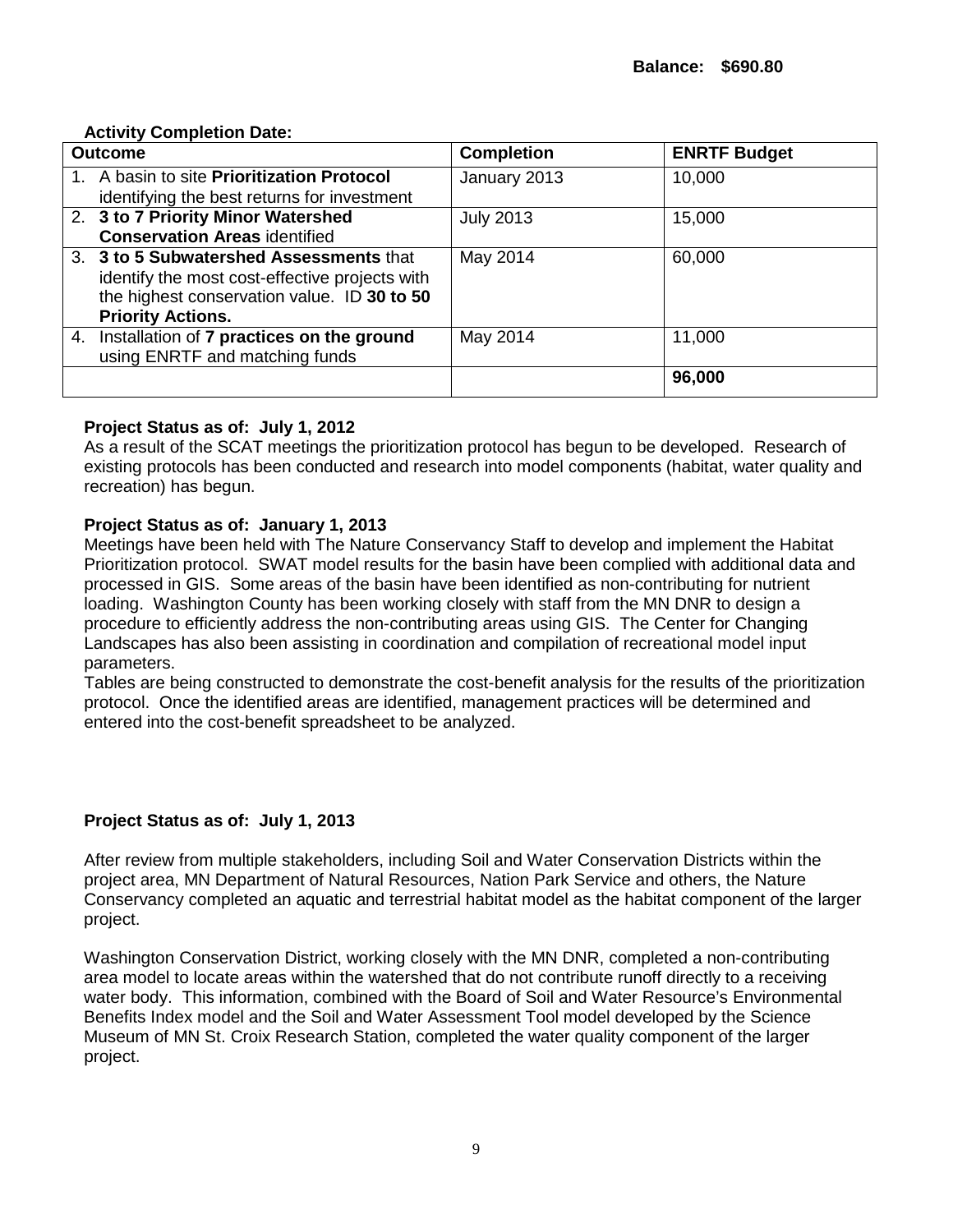Washington Conservation District, with the assistance of the Center for Changing Landscapes at the University of MN, compiled recreational features to input into the larger project. These areas were buffered and prioritized based on proximity to water quality and habitat priority areas.

The MN DNR used Zonation software, a conservation planning tool that uses multiple datasets to assist in target-based planning developed by the University of Helsinki, to combine the results of the habitat, water quality and recreational models resulting in one overarching multi-parameter prioritization model.

Using the completed multi-parameter model, priority subwatersheds were identified in Washington, Chisago and Kanabec County. In conjunction with priority subwatershed identification, a field level analysis protocol was written to identify BMPs within each subwatershed to determine priority actions for water quality, habitat and recreational benefits.

In early June 2013 training was held with the participating counties to learn how to use the model results, identify their priority areas and diagnose BMPs at the field level. Each county received a protocol document to follow as well as maps of their identified priority subwatersheds within their respective counties. Field work has begun in Washington and Chisago Counties. Kanabec County will begin field work upon the start of a new field position beginning in early July 2013.

Washington Conservation District continues to work on developing a cost benefit table for various BMPs and their associated phosphorus reduction per dollar spent. More research is going into estimating costs and benefits related to habitat restoration and protection activities as well as recreational activities.

# **Project Status as of: January 1, 2014**

Washington Conservation District, Kanabec County Soil and Water Conservation District and Chisago Soil and Water Conservation District conducted field work during the months of August and September to identify priority actions and Best Management Practices (BMPs) in each priority minor subwatersheds. As many BMPs as possible were identified in each subwatershed. Each county performed this identification within their respective counties, with the exception of Washington Conservation District, who also identified BMPs within Pine County. Due to staff changes, Kanabec County SWCD will finish field work in the early spring of 2014.

Washington Conservation District has been working to construct cost benefit tables to determine the value of each priority action identified during field analysis. The water quality component of the table is completed with phosphorus reduction figures corresponding to each BMP. Research continues into values for the habitat and recreation component of the cost benefit table. There is a lack of definite figures to describe the monetary value of habitat preserved and recreation benefits. These calculations will not be as specific and detailed as values associated with phosphorus reduction.

#### **Final Report Summary: July 1, 2014**

#### **Prioritization Protocol:**

Using Zonation software, seven features were used to build a multi-benefit model and included elements of biology, hydrology, water quality, geomorphology and connectivity. Each element was assigned a weighted value based on survey results from the pairwise tests developed in Activity 1. The Zonation model identified priority areas for targeting protection and restoration implementation within the watershed. High priority areas were scattered across the watershed, and included riparian areas with high potential for surface runoff to streams and areas with considerable existing conservation features. Further description of model inputs and results can be found in Attachment C.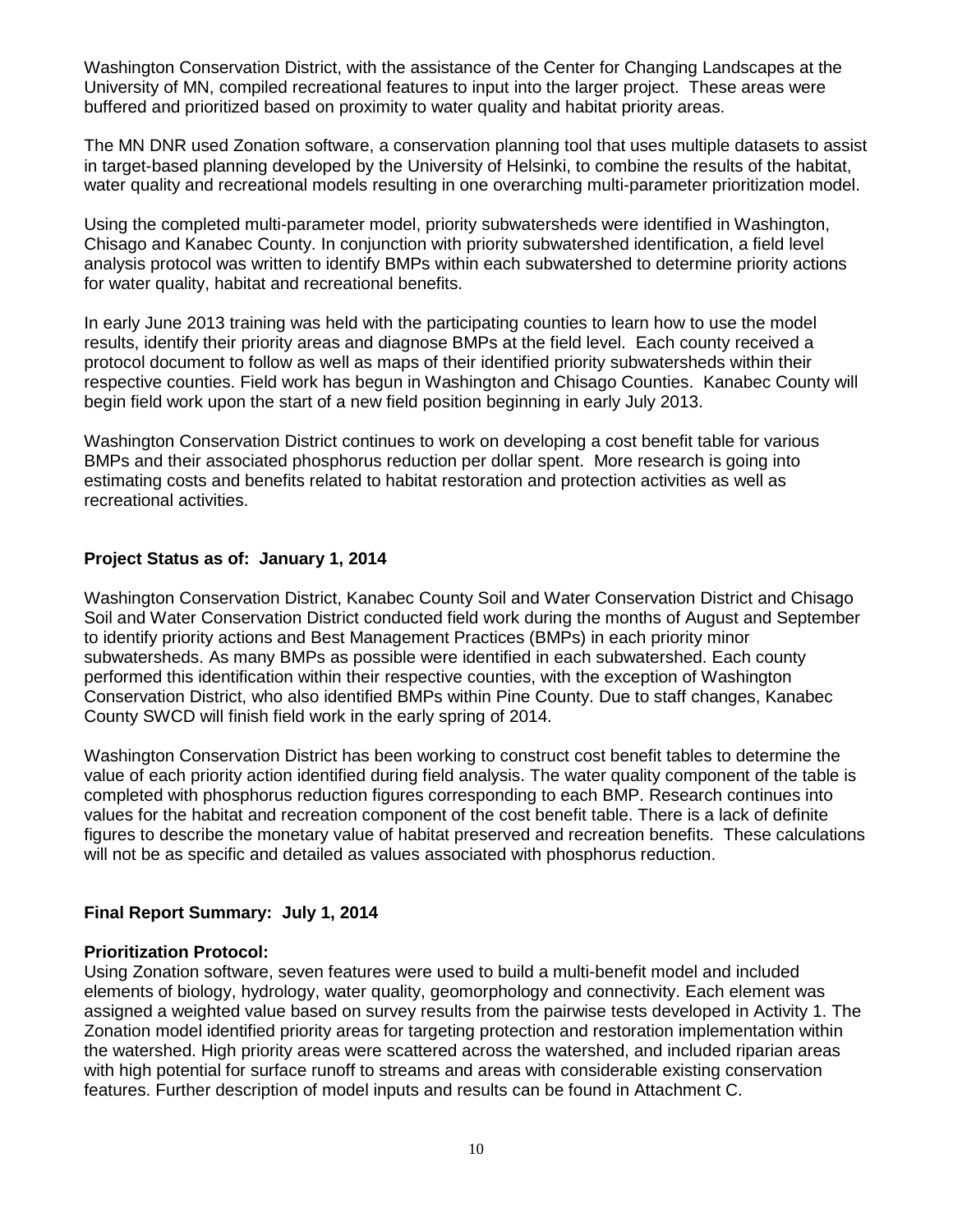Zonation model results were used to further define minor watershed conservation areas of highest priority. As the project activities progressed, including field truthing and peer-review of model results, a few challenges of the model arose. Although there were occasional overlapping areas, the water quality, habitat and recreational model components most often had different geographical areas. When combined into a single model a degree of significance for each category was lost through averaging. If this model was to be used again as a template for other projects, another approach would be to create a combined map based on either the top priorities in each model or in which various landscape areas took on a value representing the maximum score reflected in any of the contributing models. In the case of this project, the combined model was weighted most heavily on total phosphorus export, followed by aquatic habitat features.

# **Priority Minor Watershed Conservation Areas:**

Zonation model results were divided into minor watershed conservation areas using GIS software. Maps of priority minor watershed conservation areas were created for each county for further assessment and field work. The top two to three priority watersheds were chosen per county for further assessment.

### **Subwatershed Assessments:**

Within each county two to three priority subwatersheds were further analyzed at the field level. Combinations of LiDAR and ground truthing methods were used to identify priority actions in each subwatershed. A field protocol was developed and used for this process. (Attachment D)

### **Priority Actions**

A master list of priority actions detailing BMPs for each subwatershed was compiled into a cost-benefit table. Practices were ranked by how much each practice costs per pound of phosphorus reduced and ranked for habitat and recreation. In total, among the three counties involved in the project, 188 priority actions were identified and assessed for cost and benefit. Attachment E details each county's costbenefit table and description of each practice.

#### **Implement Actions**

In connection and partnership with this project, Chisago county SWCD installed 6 practices located in priority areas within Chisago County, using local and federal matching funds for a total phosphorus reduction of 134lbs/yr. BMP locations can be found in Attachment F.

# **V. DISSEMINATION:**

**Description:** Information about the project will be shared via multiple delivery mechanisms. The main method will be the SCRA website and quarterly newsletter. Additional outreach efforts will include Facebook updates, articles in local papers, and presentations. Once this project is completed, the collaborative approach will become the new "business as usual" for stakeholders, shape how they make their investments in the basin and establish priorities for funding requests from federal sources and others. Successful completion of the project will stimulate and inform similar efforts in Wisconsin. SCRA will continue to facilitate coordinated work across the basin and leverage additional funding.

# **Project Status as of: July 1, 2012**

On June 22<sup>nd</sup> the St. Croix River Association shared the project via booth presentation at the Northwest Lakes Conference in Spooner, WI. Project status and updates have also been given at a variety of professional meetings such as the Basin Team and Conservation Collaborative.

#### **Project Status as of: January 1, 2013**

Planning has begun to define what information to put on the SCRA's website. Once project results are clearer, information will be hosted on a webpage linked to the SCRA website.

#### **Project Status as of: July 1, 2013**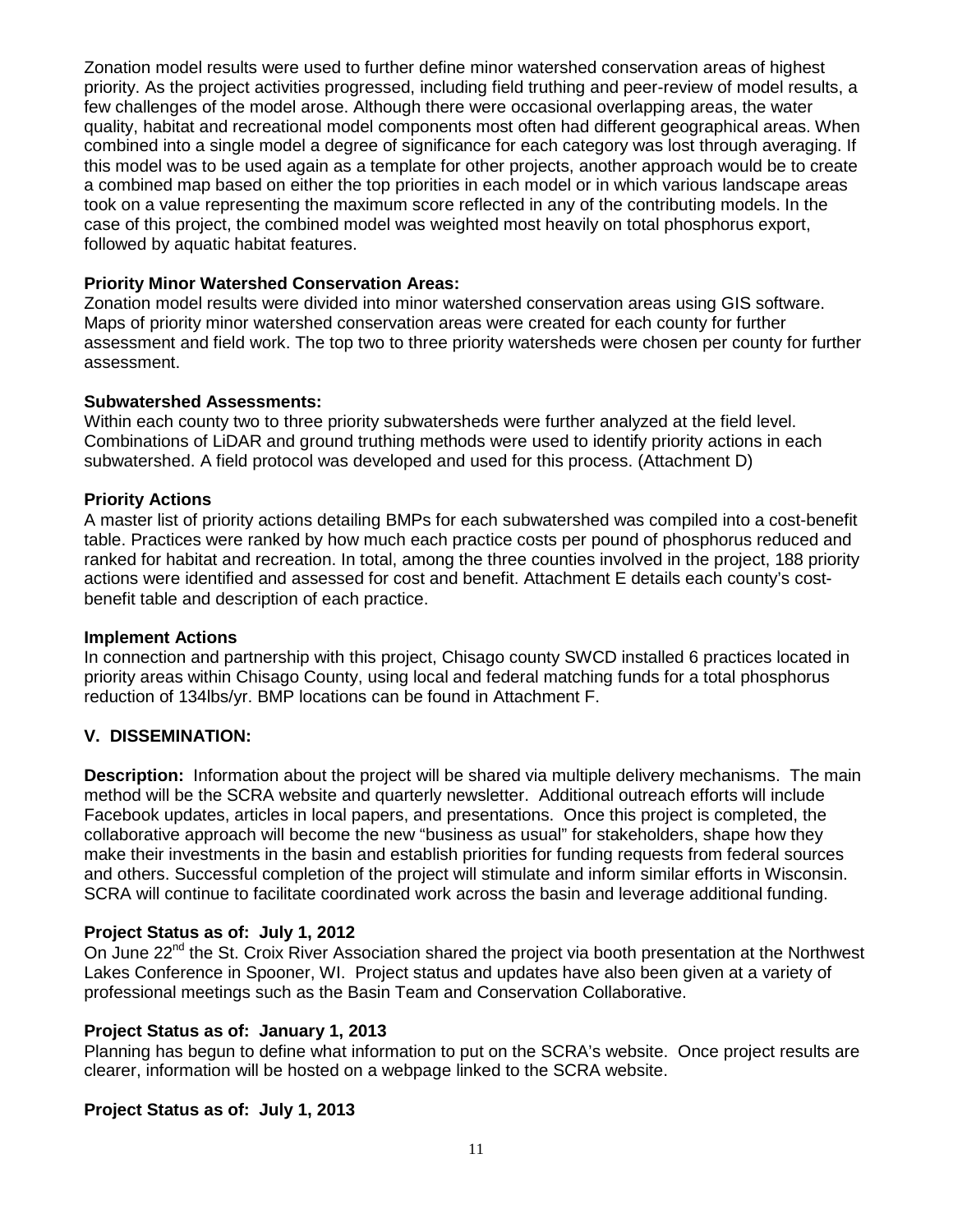Basic project information has been put onto the SCRA's website. As project results progress, that information will be put on the webpage.

The SCRA presented project information at a booth at the NW Lakes Conference in Spooner, WI on June 21, 2013 as well as the Annual Basin Conference in April 2013 and a SCRA member meeting in May of 2013.

### **Project Status as of: January 1, 2014**

Project information was been shared at the St. Croix River Association retreat in October. A poster and presentation containing project information will be presented at the Green Lands Blue Waters Conference in November.

### **Final Report Summary: July 1, 2014**

Project information was shared at the 2014 St. Croix Basin Conference in April in a "State of the Basin" presentation, detailing this project as an integral part of the working occurring in the St. Croix Basin. A booth was also constructed for the conference, detailing project activities. Finished approved reports and activities will be posted on the SCRA website and included in upcoming SCRA newsletters.

# **VI. PROJECT BUDGET SUMMARY:**

### **A. ENRTF Budget:**

| <b>Budget Category</b>                  | \$ Amount | <b>Explanation</b>                   |
|-----------------------------------------|-----------|--------------------------------------|
| Personnel:                              | \$117,800 | SCRA and SWCD project implementation |
| Equipment/Tools/Supplies:               | \$500     |                                      |
| Printing:                               | \$500     |                                      |
| Travel Expenses in MN:                  | \$1,200   |                                      |
| Other:                                  | ISO       |                                      |
| <b>TOTAL ENRTF BUDGET: \$120,000.00</b> |           |                                      |

# **Explanation of Use of Classified Staff:** N/A

#### **Explanation of Capital Expenditures Greater Than \$3,500:** N/A

**Number of Full-time Equivalent (FTE) funded with this ENRTF appropriation:** 0.75 over duration of project combined among all major partners (SCRA, WCD, and CCSWCD)

### **Number of Full-time Equivalent (FTE) estimated to be funded through contracts with this ENRTF appropriation:** N/A

#### **Amendment Request (08/20/14):**

Due to changes in the allocation of funds by the U.S. Forest Service for SCRA's "Linking Sustainable Forestry with Water Quality" project, we request to decrease the amount of match budgeted from the U.S. Forest Service project. Throughout the life of this project, more staff time from the St. Croix River Association (SCRA) and Washington Conservation District (WCD) was used than what was anticipated to complete the project. We request to use the additional staff time from the SCRA and WCD as match in place of the remaining U.S. Forest Service funding required as match. Proposed changes are outlined in the table below.

### **B. Other Funds:**

| <b>Source of Funds</b><br>Use of Other Funds<br>\$ Amount<br><b>S</b> Amount |
|------------------------------------------------------------------------------|
|------------------------------------------------------------------------------|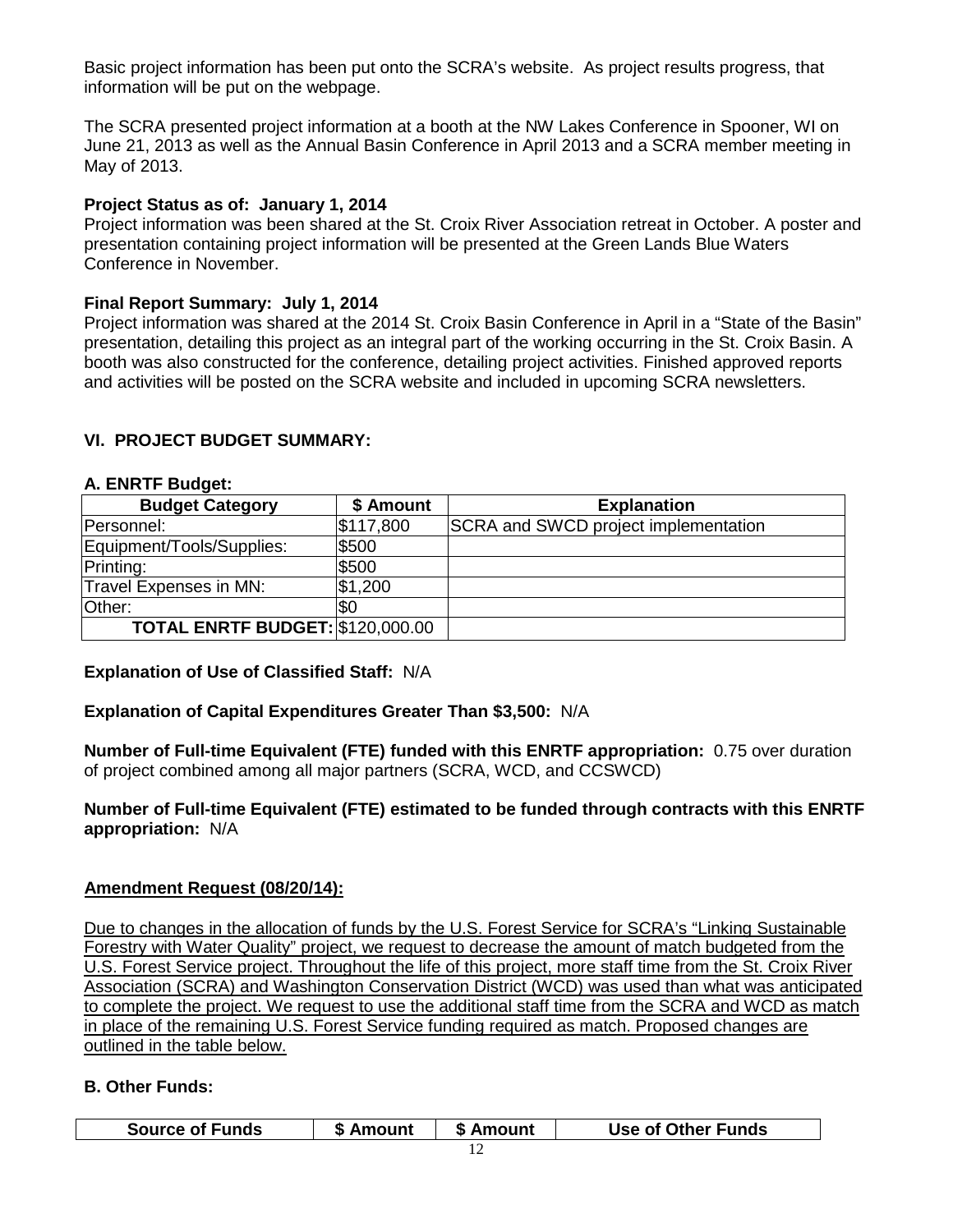|                                  | <b>Proposed</b> | <b>Spent</b> |                   |
|----------------------------------|-----------------|--------------|-------------------|
| <b>Federal</b>                   |                 |              |                   |
| <b>USFS "Linking Sustainable</b> | \$124,000       | \$133,484.42 | Activity 1 and 2  |
| Forestry with Water Quality.     | \$109,649.42    | \$109,649.42 |                   |
| " Project                        |                 |              |                   |
| <b>Washington Conservation</b>   | \$6,019.75      | \$6,019.75   | <b>Activity 2</b> |
| <b>District</b>                  |                 |              |                   |
| St. Croix River Association      | \$5,837         | \$5,837      | <b>Activity 1</b> |
|                                  |                 |              |                   |
| <b>TOTAL OTHER FUNDS:</b>        | \$124,000.00    | \$133,484.42 |                   |
|                                  | \$121,506.17    | \$121,506.17 |                   |

Amendment approved by LCCMR on XXXX.

# **VII. PROJECT STRATEGY:**

# **A. Project Team/Partners**

- St. Croix River Association (SCRA) is the sponsoring organization, will manage the project, and lead Activity 1.
- Washington Conservation District, Chisago County Soil and Water Conservation District and Kanabec County Soil and Water Conservation District will receive funds to lead Activity 2, identify local priorities (Activity 1), implement subwatershed assessments, and install projects on the ground.
- Conservation St. Croix (CSC), a partnership of the nine Soil and Water Conservation Districts in the St. Croix Basin, will provide guidance and local support.
- MN DNR will provide technical assistance to ensure integration of forestry, habitat, wildlife and outdoor recreation into the prioritization protocol.\*
- BWSR will provide planning and long-term implementation support. BWSR manages significant state funding for conservation and this project will help target those resources.
- WI Partners include WDNR, local Land and Water Conservation Departments, and others.
- Landowners will provide in-kind and cash match to support on-the-ground implementation.
- See associated work plan for the USFS-funded "Linking Sustainable Forestry with Water Quality in the upper St. Croix Basin" Project.

\*In 2010 DNR Central Region Management Team selected the St Croix Basin as its priority landscape and is committed to participating in collaborative efforts in the basin. This project is also congruent with the new Division of Ecological and Water Resources (EWR) vision for healthy watersheds by leading and supporting efforts to improve water, biodiversity, and ecosystem services through integrated, collaborative and community-based approaches. No ENRTF funds will be provided to the DNR for these or other activities.

**B. Project Impact and Long Term Strategy:** Once this project is completed, the collaborative approach will become the new "business as usual" for stakeholders, shape how they make their investments in the basin and establish priorities for funding requests from federal sources and others. Successful completion of the project will stimulate and inform similar efforts in Wisconsin. SCRA will continue to facilitate coordinated work across the basin and leverage additional funding.

# **C. Spending History:**

| <b>Funding Source</b> | M.L. 2005<br>or<br>FY 2006-<br>07 | M.L. 2007<br>or<br><b>FY 2008</b> | M.L. 2008<br>or<br>FY 2009 | M.L. 2009<br>or<br>FY 2010 | M.L. 2010<br>or<br>FY 2011 |
|-----------------------|-----------------------------------|-----------------------------------|----------------------------|----------------------------|----------------------------|
| See below             |                                   |                                   |                            |                            |                            |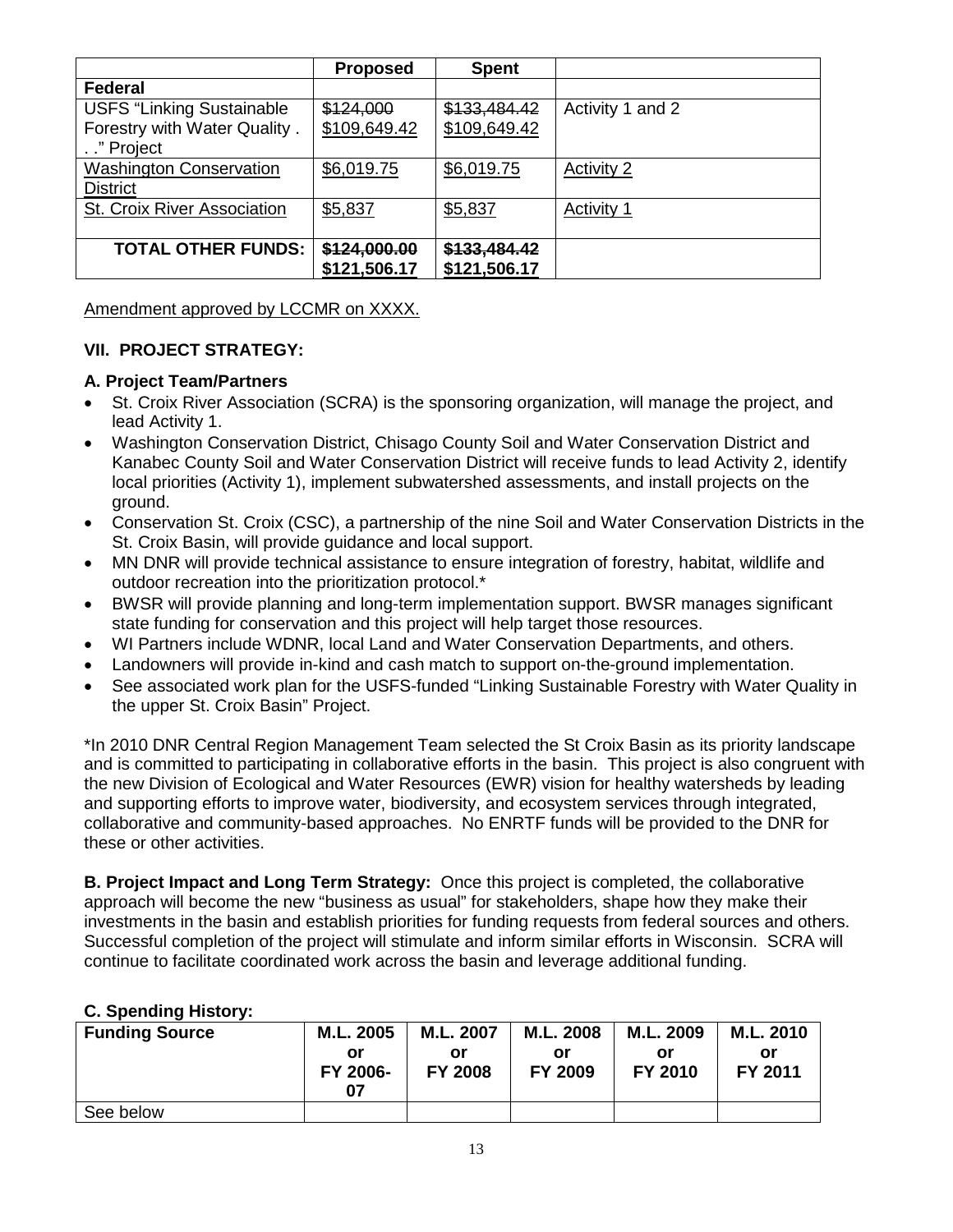This project is a new effort for the SCRA and intensification of ongoing WCD and CCSWCD efforts.

# **VIII. ACQUISITION/RESTORATION LIST:**

No property will be acquired. Restoration projects will be identified by Activity 2.

# **IX. MAP(S):**

See Attached

# **X. RESEARCH ADDENDUM:** N/A

### **XI. REPORTING REQUIREMENTS:**

Periodic work plan status update reports will be submitted on: July 1, 2012; January 1, 2013; July 1, 2013; and January 1, 2014. A final report and associated products will be submitted by August 1, 2014 as requested by the LCCMR.